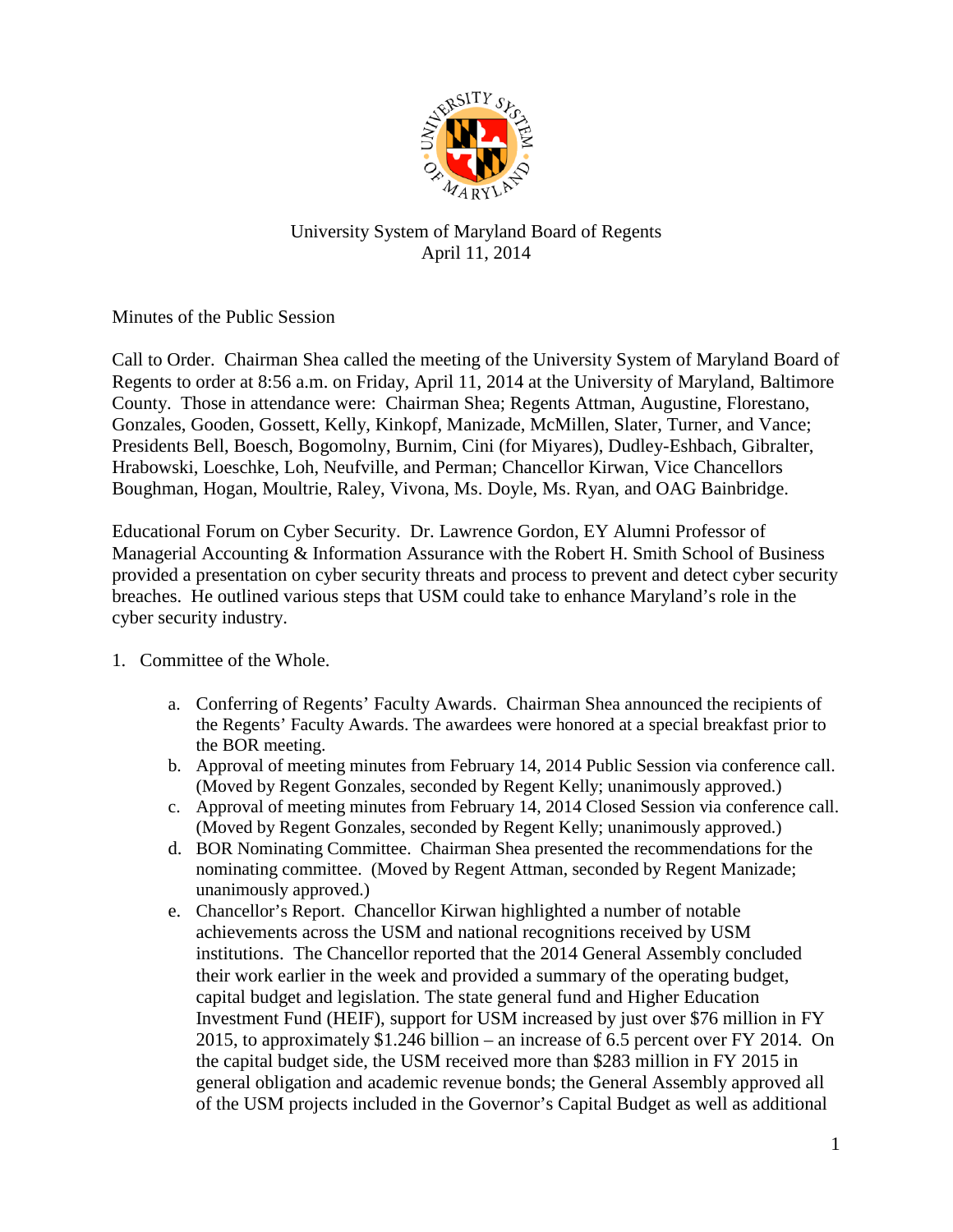funding for projects not in the budget. In terms of legislation, there were more than 25 bills impacting the USM, and with only a few minor exceptions, bills the USM supported were passed and bills the USM opposed did not pass. He highlighted two pieces of legislation that are very important to USM. The Regional Institution Strategic Enterprise Zone—or RISE Zone—Program has the potential to directly increase the economic impact of our campuses. The Maryland E-Nnovation Initiative Program and E-Nnovation Fund have the potential to elevate the quality and stature of our institutions in the innovation arena.

The Chancellor thanked the presidents and the USM government relations staff and noted the continuing strong support from the Governor's office and both the House and the Senate.

- 2. Welcome from the University of Maryland, Baltimore County. President Hrabowski welcomed the Regents to the University of Maryland, Baltimore County; and, provided an update on the status of the university, along with comments from several undergraduate students.
- 3. Report of Councils.
	- a. University System of Maryland Student Council. Mr. Fox presented the student council report to the board. He noted that the council was considering implementing an annual survey on shared governance across the system, which will provide the institution presidents as well as the system a student's perspective of shared governance at the institutional level.
	- b. Council of University System Staff. Mr. Crockett provided a report from the staff council. He reported on the success of the Council's advocacy day with the General Assembly noting that the House and Senate recognized the Council's advocacy on behalf of USM. The Council completed an USM census, which is required by the Council bylaws and is wrapping up the review of nominations for CUSS Regent Awards. CUSS reviewed the CUSF shared governance survey and intends to conduct its own survey using the CUSF form (with appropriate modifications.) The survey will be completed in Fall 2014.
	- c. Council of University System Faculty. Dr. Zimmerman provided a report of the council, which included feedback from UMES and UB on the status of shared governance and changes in employment conditions at UMUC. He also reported that CUSF recommended that the rules governing the Regent's Faculty Awards be amended to say that no faculty member can win two awards in the same category in any three-year period.
	- d. Council of University System Presidents. Dr. Dudley-Eshbach provided the report of the council. At their March 3, 2014 meeting, the presidents were briefed on the status of recent labor issues, including legislation to provide for unionization of employees at community colleges, options for retirement incentives and the impact of tax law on these options, the status of the coalition case mediation, and next steps for the creation of an endowment fund.
- 4. Committee on Education Policy & Student Life. Regent Michaux Gonzales provided the report of the committee.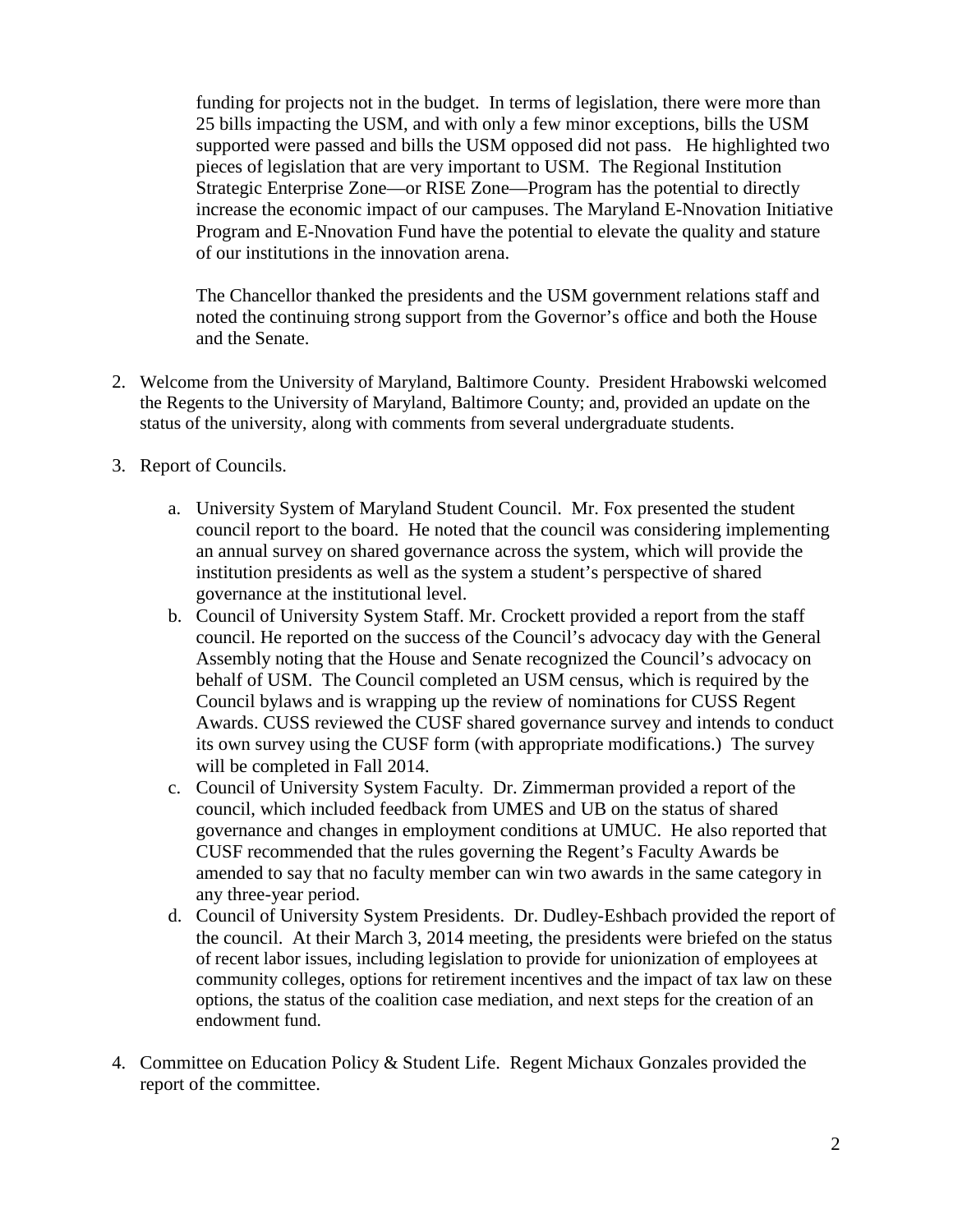- a. Approval of meeting minutes from March 4, 2014 Public Session. (Moved by Regent Michaux Gonzales, seconded by Regent Florestano; unanimously approved.)
- b. Approval of meeting minutes from March 11, 2014 Public Session. (Moved by Regent Michaux Gonzales, seconded by Regent Florestano; unanimously approved.)
- c. New Academic Program Proposals:
	- i. Frostburg State University: Master of Science in Nursing. (Moved by Regent Michaux Gonzales, seconded by Regent Florestano; unanimously approved.)
	- ii. University of Maryland, College Park: Master of Science in Accounting.(Moved by Regent Michaux Gonzales, seconded by Regent Florestano; unanimously approved.)
	- iii. University of Maryland, College Park: Master of Science in Information Systems. (Moved by Regent Michaux Gonzales, seconded by Regent Florestano; unanimously approved.)
	- iv. University of Maryland, College Park: Master of Science in Marketing Analytics. (Moved by Regent Michaux Gonzales, seconded by Regent Florestano; unanimously approved.)
	- v. University of Maryland, College Park: Master of Science in Supply Chain Management. (Moved by Regent Michaux Gonzales, seconded by Regent Florestano; unanimously approved.)
	- vi. University of Maryland, College Park: Ph.D. in Teaching and Learning, Policy and Leadership (Moved by Regent Michaux Gonzales, seconded by Regent Florestano.)
- d. Comprehensive Review of the Undergraduate Student Pipeline.
	- i. SAT Percentile Distribution of First-Time Undergraduates. Regent Michaux Gonzales presented the report.
	- ii. Retention and Graduation Rates of First-Time Full-Time Degree Seeking Undergraduates. Regent Michaux Gonzales presented the report.
	- iii. Transfer Students to the USM: Patterns of Enrollment and Success. Regent Michaux Gonzales presented the report.
	- iv. USM Enrollment Projections: 2014-2023. Regent Michaux Gonzales presented the report.
- e. Update on the Center for Innovation and Excellence in Learning and Teaching. Regent Michaux Gonzales presented the report.
- f. Financial Aid. Regent Michaux Gonzales presented the report.
- 5. Committee on Finance. Regent Frank Kelly provided the report of the committee.
	- a. Approval of meeting minutes from March 27, 2014 Public Session. (Moved by Regent Kelly, seconded by Regent Gossett; unanimously approved.)
	- b. Approval of meeting minutes from March 27, 2014 Closed Session. (Moved by Regent Kelly, seconded by Regent Gossett; unanimously approved.)
	- c. USM Enrollment Projections: 2014 2023. (Moved by Regent Kelly, seconded by Regent Turner; unanimously approved.)
	- d. University System of Maryland: Self-Support Charges and Fees for FY 2015. (Moved by Regent Kelly, seconded by Regent Michaux Gonzales; unanimously approved.)
	- e. Biennial Exempt Market Salary Survey Report and FY 2015 2016 Structures Adjustment. (Moved by Regent Kelly, seconded by Regent Florestano; unanimously approved.)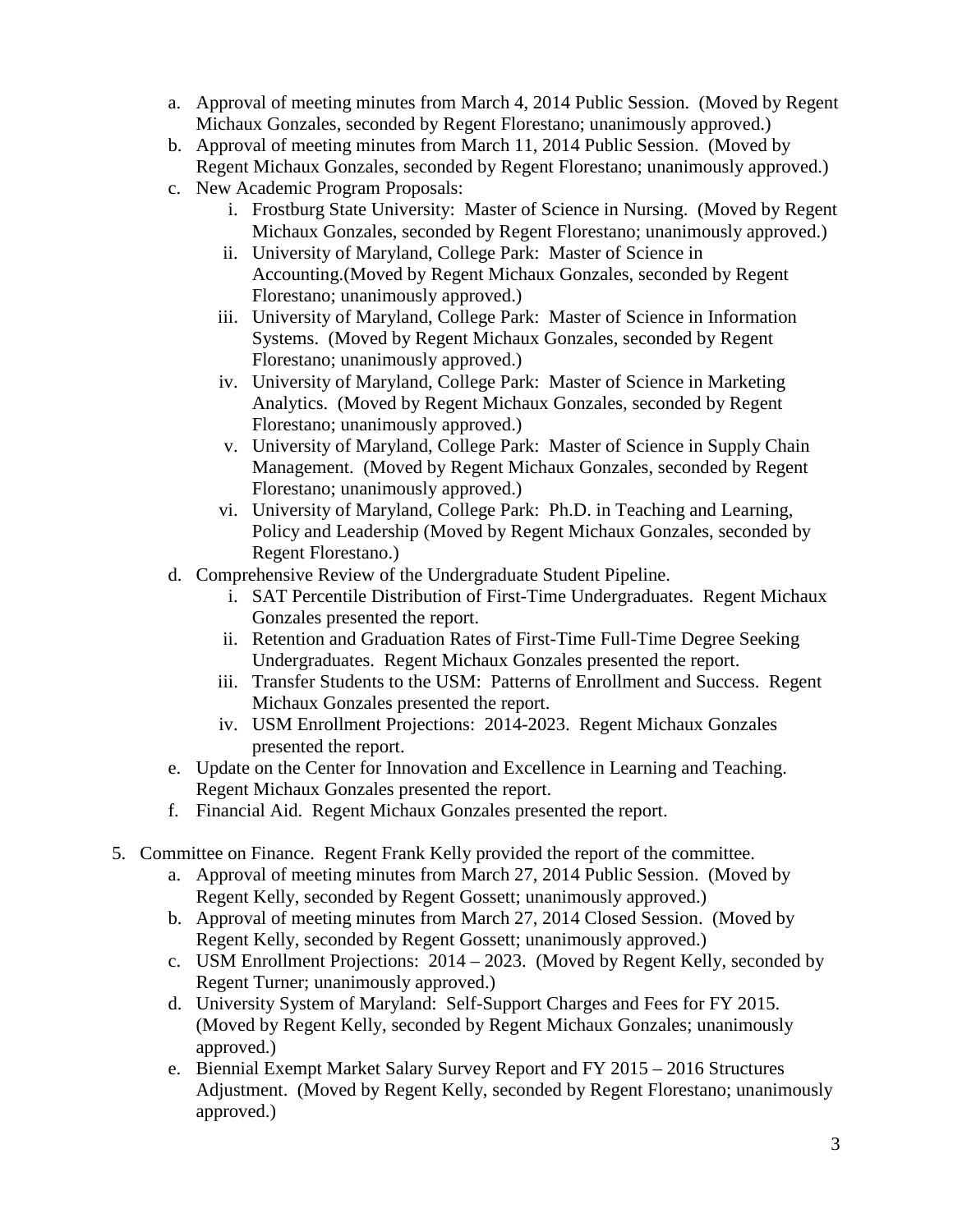- f. Waiver of Certain Residency Requirements for Relocating Employees of AstraZeneca/Medimmune. (Moved by Regent Kelly, seconded by Regent Florestano; unanimously approved.)
- g. University of Maryland, Baltimore County: Food Service Contract Renewal. (Moved by Regent Kelly, seconded by Regent Gooden; unanimously approved.)
- h. Frostburg State University: Ground Lease to Cellco Partnership for Verizon Wireless Cell Tower Installation and Service. (Moved by Regent Kelly, seconded by Regent Attman; Chairman Shea abstained from the vote, motion approved.)
- i. University of Maryland, Baltimore: Extension of Term of Ground Lease in the UMB BioPark for Development of a Hotel and Park. (Moved by Regent Kelly, seconded by Regent Gossett; unanimously approved.)
- j. University of Maryland, Baltimore: Dental Student Clinics Management Contract. (Moved by Regent Kelly, seconded by Regent Florestano; unanimously approved.)
- k. University of Maryland, Baltimore: Future Development of UMB Properties known as Drovers. Regent Kelly presented the report.
- l. Capital Budget: Brief Presentation and Discussion with the Finance Committee. Regent Kelly presented the report.
- m. University System of Maryland: Review of Capital Improvement Projects. Regent Kelly presented the report.
- n. 2013 USM Dashboard Indicators. Regent Kelly presented the report.
- 6. Committee on Economic Development and Technology Commercialization. Regent Attman presented the report.
	- a. Approval of meeting minutes from March 27, 2014 Public Session. (Moved by Regent Attman, seconded by Regent Michaux Gonzales; unanimously approved.)
	- b. Approval of meeting minutes from March 27, 2014 Closed Session. (Moved by Regent Attman, seconded by Regent Michaux Gonzales; unanimously approved.)
	- c. UM Ventures Investment Fund. (Moved by Regent Attman, seconded by Regent Michaux Gonzales; unanimously approved.)
- 7. Committee on Advancement. Regent Gossett presented the report of the committee, which included an update on the establishment of a \$50 million quasi-endowment fund to support fund-raising or development activities, or other Board-approved purposes. The spendable income from the quasi-endowment to institutions is to be used to enhance funding available for the development and fund-raising operations, rather than replacing existing funding.
- 8. Committee on Audit. Regent Augustine presented the report of the committee.
	- a. Approval of meeting minutes from March 24, 2014 Public Session. (Moved by Regent Augustine, seconded by Regent Florestano; unanimously approved.)
	- b. Approval of meeting minutes from March 24, 2014 Closed Session. (Moved by Regent Augustine, seconded by Regent Florestano; unanimously approved.)
- 9. Committee on Organization and Compensation. Regent Kinkopf presented the report of the committee.
	- a. Approval of meeting minutes from March 21, 2014 Public and Closed Session. (Moved by Regent Kinkopf, seconded by Regent Attman; unanimously approved.)